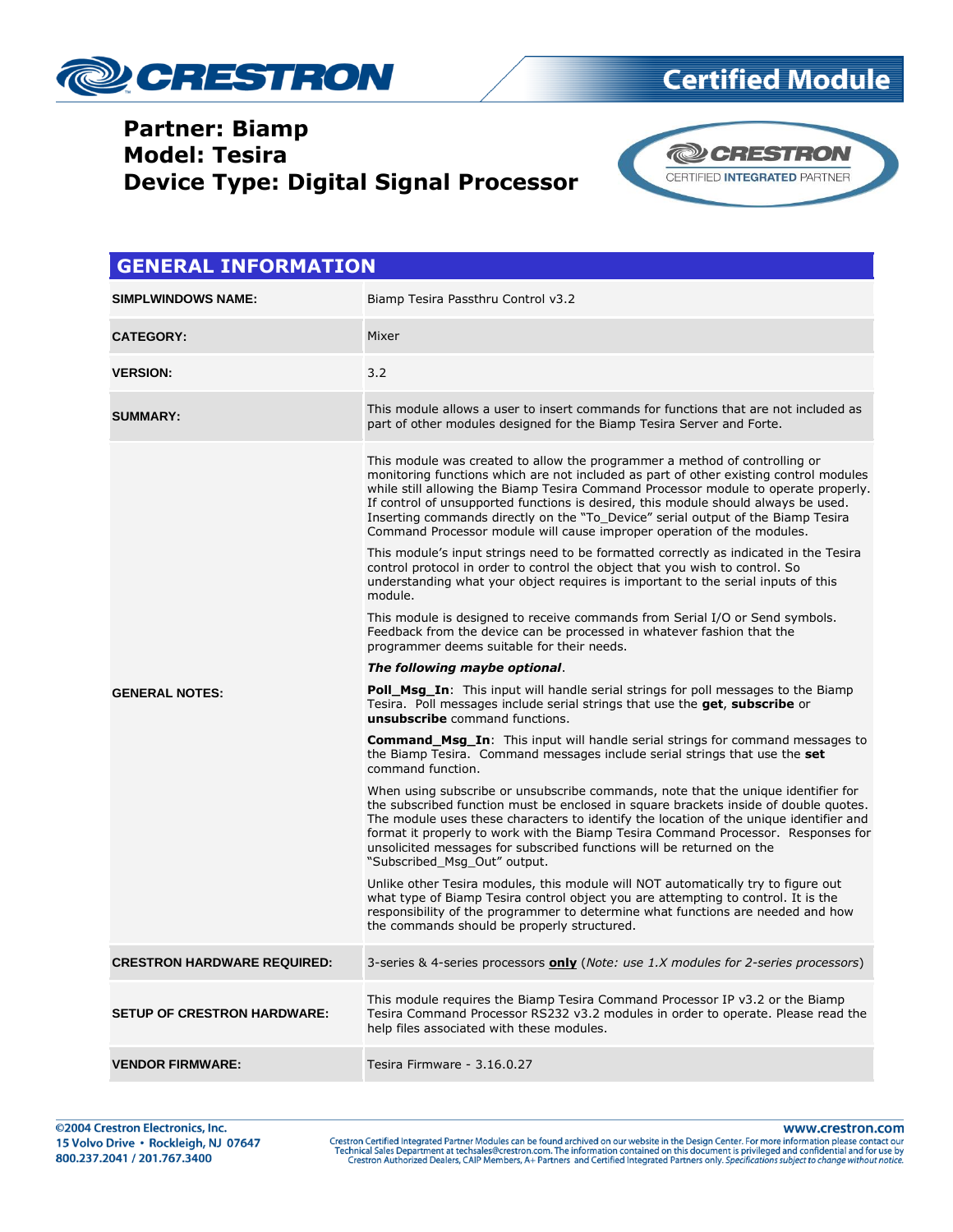

## **Certified Module**

#### **Partner: Biamp Model: Tesira Device Type: Digital Signal Processor**



| <b>CONTROL:</b> |    |                                                                                                                                                                                                                                                                                                                                                                                                                                                                                                                                                                                                                                                                                                                                                                                                                                              |
|-----------------|----|----------------------------------------------------------------------------------------------------------------------------------------------------------------------------------------------------------------------------------------------------------------------------------------------------------------------------------------------------------------------------------------------------------------------------------------------------------------------------------------------------------------------------------------------------------------------------------------------------------------------------------------------------------------------------------------------------------------------------------------------------------------------------------------------------------------------------------------------|
| Poll_Msg_In     | S. | This input will handle serial strings for poll messages to the Biamp Tesira.<br>Poll messages include serial strings that use the get, subscribe or<br>unsubscribe command functions.<br>When using subscribe or unsubscribe commands, note that the unique<br>identifier for the subscribed function must be enclosed in square brackets<br>inside of double quotes. The module uses these characters to identify the<br>location of the unique identifier and format it properly to work with the Biamp<br>Tesira Command Processor.<br>Example – to subscribe to the status of Output Mute on the output of "Source"<br>Selector 12 Channel" in the demo system, the following string format should<br>be used:<br>SourceSelector1 subscribe outputMute \x22[SSOutMute]\x22\x0A<br>Where the unique identifier in this case is SSOutMute. |
| Command_Msg_In  | S. | This input will handle serial strings for command messages to the Biamp<br>Tesira. Command messages include serial strings that use the set command<br>function.<br>Example – to set to the status of Output Mute to ON for the output of<br>"Source Selector 12 Channel" in the demo system, the following string format<br>should be used:<br>SourceSelector1 set outputMute 1\x0A                                                                                                                                                                                                                                                                                                                                                                                                                                                         |

www.crestron.com Crestron Certified Integrated Partner Modules can be found archived on our website in the Design Center. For more information please contact our Technical Sales Department at techsales@crestron.com. The information contain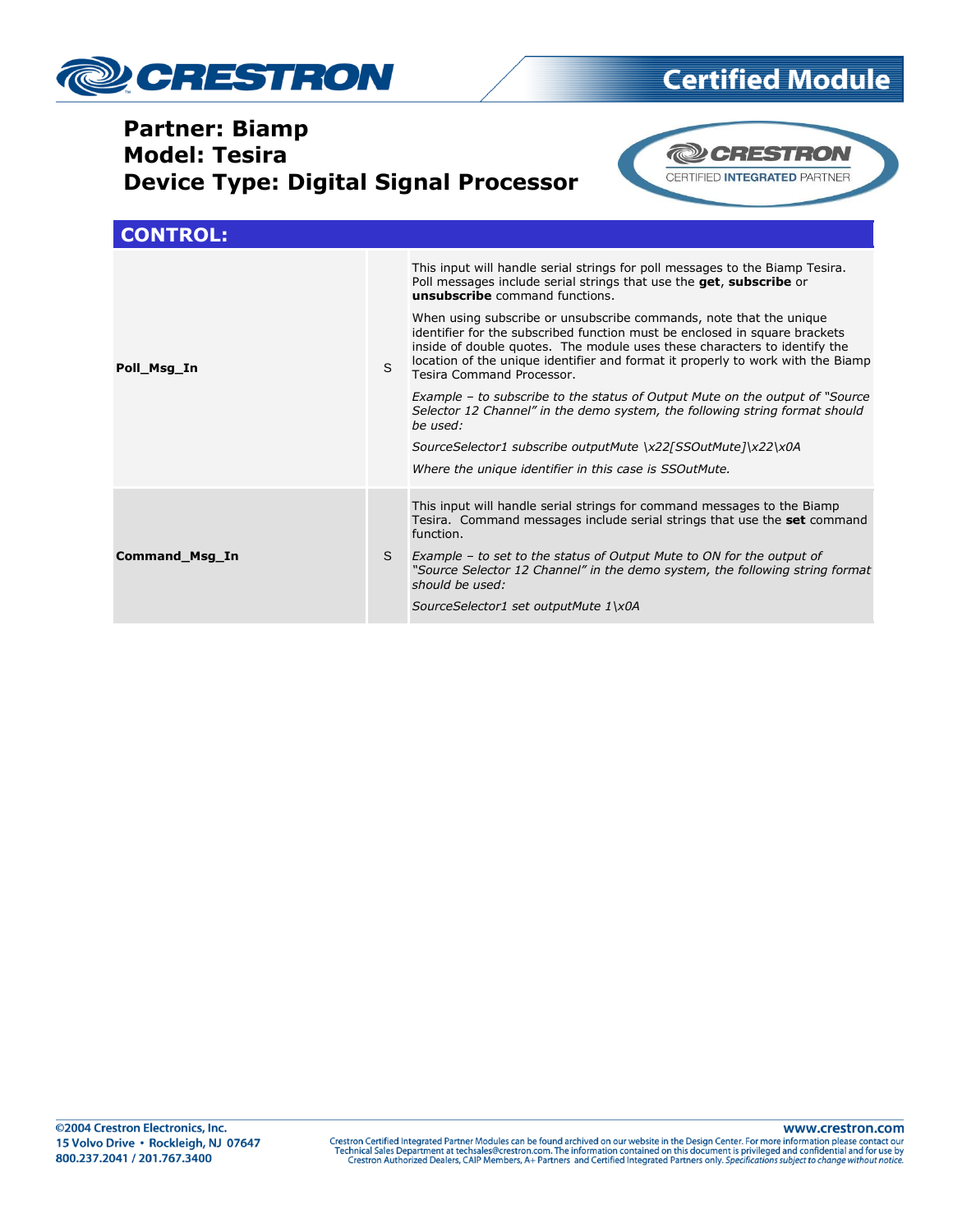

### **Partner: Biamp Model: Tesira Device Type: Digital Signal Processor**





| <b>FEEDBACK:</b>          |   |                                                                                                                                                     |  |  |
|---------------------------|---|-----------------------------------------------------------------------------------------------------------------------------------------------------|--|--|
| Is Initialized            | D | Signal is high to indicate the module has successfully received a response from its<br>initializing queries.                                        |  |  |
| <b>Subscribed Msg Out</b> | S | This output will pass serial strings from the device for unsolicited messages that<br>are a result of subscribed functions.                         |  |  |
| <b>Response Msg Out</b>   | S | This output will pass serial strings from the device in response to any set, get, subscribe or unsubscribe commands that are sent from this module. |  |  |

www.crestron.com Crestron Certified Integrated Partner Modules can be found archived on our website in the Design Center. For more information please contact our Technical Sales Department at techsales@crestron.com. The information contain